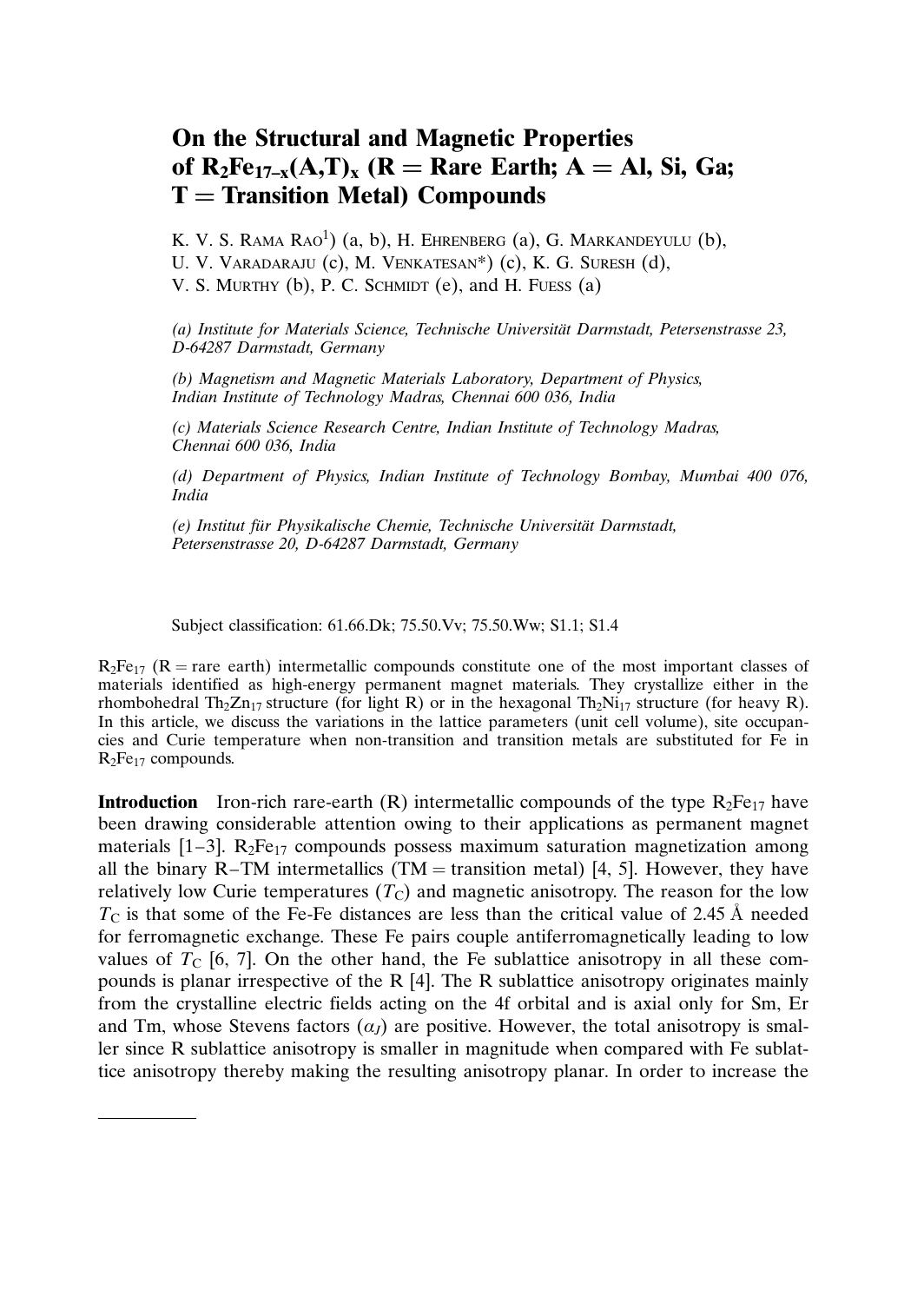total anisotropy and  $T_c$  in  $R_2Fe_{17}$  compounds, various approaches have been adopted. Rare earth sublattice anisotropy can be increased by a proper choice of rare earths taking into account the crystal structure and crystal field parameters or by reducing the Fe sublattice anisotropy, which is planar by substituting non-magnetic element for Fe. This will, in addition alter the crystal field at the R site due to the hybridization between 5d and the 6p electrons of R and valence electrons of the non-magnetic atoms and therefore, alter the R sublattice anisotropy as well. It was reported that the magnetic properties of  $R_2Fe_{17}$  compounds can be drastically improved by the interstitial modification with nitrogen (N) or carbon (C) [8–10]. Some of the investigations have been reviewed by Rama Rao et al. [11].

In this review, we discuss the changes in the structural and magnetic properties reported when Fe is substituted in  $R_2Fe_{17}$  compounds with either non-transition metals such as Ga, Al or Si or transition metals.

**Structural Aspects**  $R_2Fe_{17}$  compounds with light rare earths crystallize in rhombohedral Th<sub>2</sub>Zn<sub>17</sub> type structure whereas with heavy rare earths in hexagonal Th<sub>2</sub>Zn<sub>17</sub> type structure. However, coexistence of hexagonal and rhombohedral forms is found for  $Ce<sub>2</sub>Fe<sub>17</sub>$  [12]. The compounds with R = Gd, Tb, Y can exist in both the forms depending on the annealing conditions. Both hexagonal and rhombohedral structures are derived from the CaCu<sub>5</sub> type structure by the ordered substitution of one third of rareearth atoms by a pair (dumbbell) of Fe atoms. The formation of the structure can thus be written as  $3 \text{ RFe}_5 - \text{R} + 2 \text{ Fe} = \text{R}_2\text{Fe}_{17}$  [13]. Figure 1 shows the unit cell of hexagonal and rhombohedral structures. The number of formula units present in the hexagonal and rhombohedral cell is two and three, respectively. The rhombohedral structure has one R site (6c) and four Fe sites (6c, 9d, 18f, 18h), whereas the hexagonal structure has two R sites (2b, 2d) and four Fe sites (4f, 6g, 12j, 12k) [1]. The structure possesses octahedral and tetrahedral interstitial sites [14, 15].



Fig. 1. Crystal structure of a) hexagonal and b) rhombohedral  $R_2Fe_{17}$  structure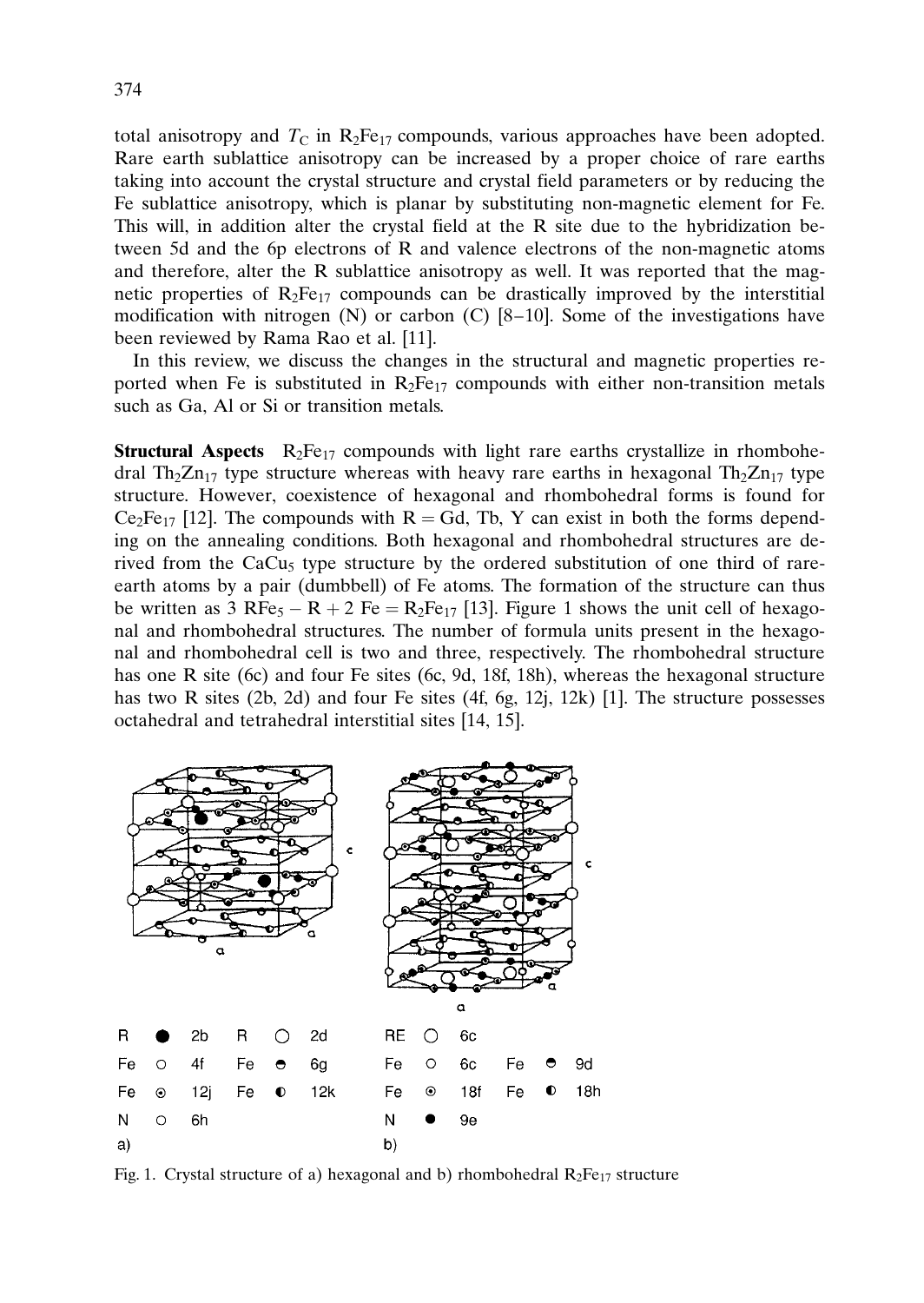**Lattice parameters and unit cell volume** In  $R_2Fe_{17}$  compounds, the lattice parameters  $a$  and  $c$  and the unit cell volume  $(V)$  vary differently for different substituents for Fe. Tb<sub>2</sub>Fe<sub>17</sub> [16], Dy<sub>2</sub>Fe<sub>17</sub> [17], Ho<sub>2</sub>Fe<sub>17</sub> [18], Er<sub>2</sub>Fe<sub>17</sub> [19, 20], Tm<sub>2</sub>Fe<sub>17</sub> [20, 21] and Y<sub>2</sub>Fe<sub>17</sub> [22] crystallize in hexagonal structure. When Ga is substituted for Fe in these compounds, transformation from hexagonal to rhombohedral structure and coexistence of both the structures at a certain Ga concentration or in a range of Ga concentrations have been observed. Figure 2a shows some of these observations reported in  $Tm_2Fe_{17-x}Ga_x$  [20, 21] and  $Y_2Fe_{17-x}Ga_x$  [22]. The lattice parameters and the unit cell volume increased with increase of Ga content in all the compounds. On the other hand,  $R_2Fe_{17}$  compounds containing lighter rare earths and their Ga substituted compounds,  $Ce_2Fe_{17-x}Ga_x$  [23, 24],  $Nd_2Fe_{17-x}Ga_x$  [25, 26] crystallize in rhombohedral structure. The transformation from hexagonal to rhombohedral structure has also been reported when light rare earths are substituted with heavy rare earths as reported in  $(Er_{1-x}pr_{x})_2Fe_{17}$ system [19]. In this system the transformation occurs at  $x = 5$ .

Al when substituted for Fe in  $R_2Fe_{17}$  compounds increases the lattice parameters and in turn the unit cell volumes. Tb<sub>2</sub>Fe<sub>17–x</sub>Al<sub>x</sub> [27] and Ho<sub>2</sub>Fe<sub>17–x</sub>Al<sub>x</sub> [28] crystallize in the hexagonal structure at low Al concentrations, and at higher concentrations in rhombohedral structure. The lattice parameters and the unit cell volume increase with increasing Al concentrations. The variation of unit cell volume with Al content in Tb<sub>2</sub>Fe<sub>17-x</sub>Al<sub>x</sub> is shown in Fig. 2b for  $x \ge 2$  which crystallizes in rhombohedral phase where as such transformation occurs in Ho<sub>2</sub>Fe<sub>17–x</sub>Al<sub>x</sub> at  $x \ge 3$ . On the other hand, the light rare earth containing compounds such as  $Ce_2Fe_{17-x}Al_x$  [29] and  $Nd_2Fe_{17-x}Al_x$  [30] crystallize in rhombohedral structure. So is the case with  $E\text{PrFe}_{17-x}\text{Al}_x$  [31]. The variation of the unit cell volume with Al content in these systems is also shown in Fig. 2b. Substitution of Si for Fe in Ce<sub>2</sub>Fe<sub>17–x</sub>Si<sub>x</sub> [32], Y<sub>2</sub>Fe<sub>17–x</sub>Si<sub>x</sub> and Tm<sub>2</sub>Fe<sub>17–x</sub>Si<sub>x</sub> compounds [33] leads to a contraction of a axis and expansion of c axis and consequent reduction of the unit cell volume as shown in Fig. 3a. In  $Tm_2Fe_{17-x}Si_x$ , the hexagonal structure is



Fig. 2. Dependence of unit cell volume (V) on x for a)  $Y_2Fe_{1-x}Ga_x$  [22],  $Tm_2Fe_{1-x}Ga_x$  [20, 21] compounds and b) CeFe<sub>1–x</sub>Al<sub>x</sub> [29], NdFe<sub>1–x</sub>Al<sub>x</sub> [30], Tb<sub>2</sub>Fe<sub>1–x</sub>Al<sub>x</sub> [28], ErPrFe<sub>1–x</sub>Al<sub>x</sub> [31] compounds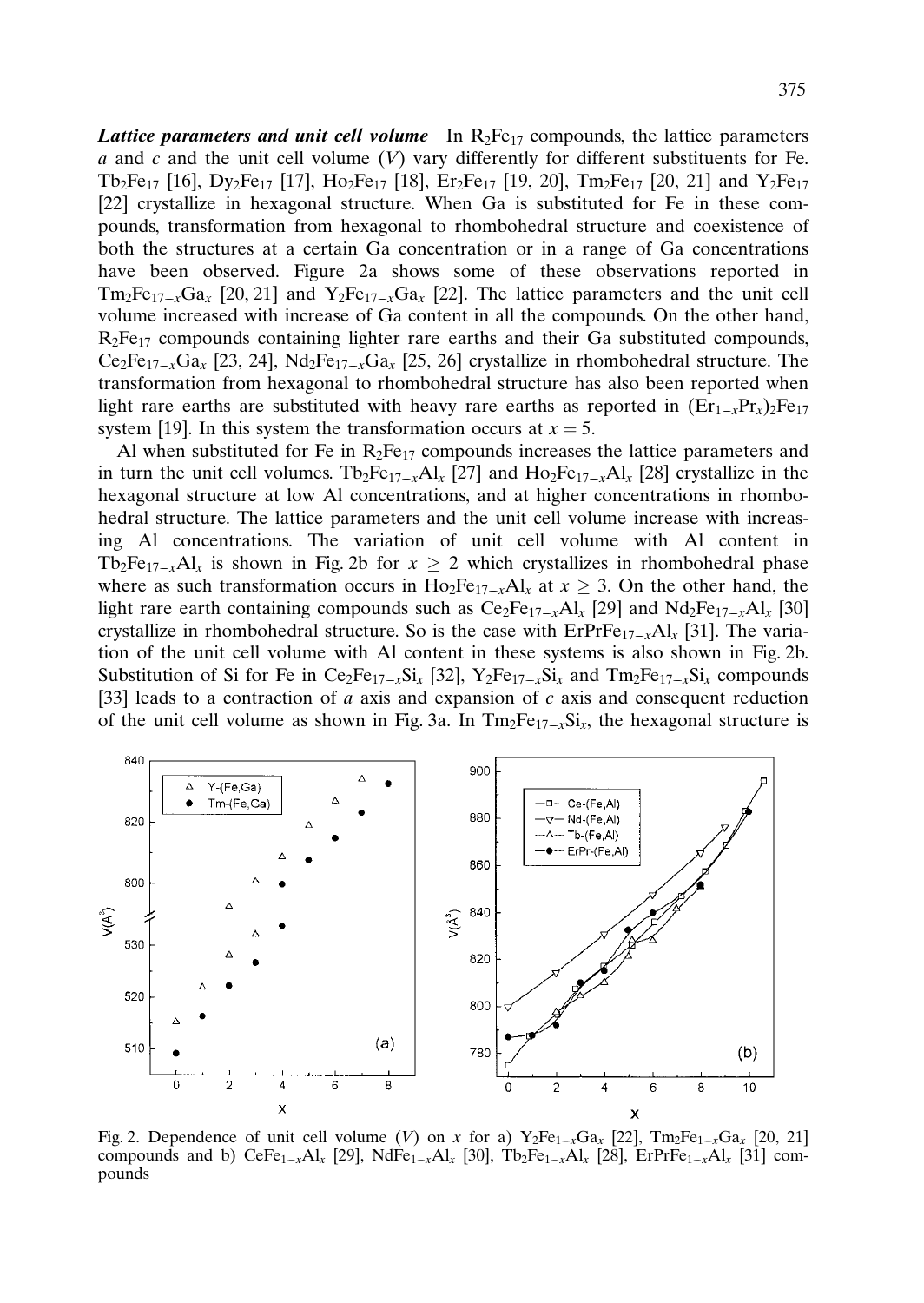

Fig. 3. Dependence of unit cell volume (V) on x for a)  $YFe_{1-x}Si_x$  [33],  $TmFe_{1-x}Si_x$  [33] and CeFe<sub>1–x</sub>Si<sub>x</sub> [32] compounds and b) Nd<sub>2</sub>Fe<sub>17–x</sub>M<sub>x</sub> (M = Mn, Cu, Cr, V, Nb, and Zr) [34–38] compounds

found up to  $x = 3$  whereas, in Y<sub>2</sub>Fe<sub>17–x</sub>Si<sub>x</sub> both the hexagonal and rhombohedral structures coexist in the range  $x = 0-3$ .

In Nd<sub>2</sub>Fe<sub>17–x</sub>Mn<sub>x</sub> (x = 0–6), Ezekwenna et al. [34] have reported that the lattice constants  $a$  and  $c$  and the unit cell volume decrease initially with increasing Mn content up to  $x = 2$  and then increase with further increase of Mn. These results are shown in Fig. 3b. Wang et al. [35] reported similar results on  $Nd_2Fe_{17-x}Mn_x$  ( $x = 0-8$ ) excepting that the region of decrease of lattice constants and the unit cell volume is in the range  $x = 0.5-2.5$ . Other transition-metals (T = Ti, V, Cr, Cu, Zr, Nb) have also been substituted for Fe in  $Nd_2Fe_{17-x}T_x$  [36–38]. With increasing V, Nb and Zr content, the unit cell volume has increased whereas Cr, Cu tend to decrease the unit cell volume. These results are also shown in Fig. 3b. Ti has increased the unit cell volume to a large extent. It may be pointed out that the  $a$  and  $c$  values and in turn the unit cell volume reported by Ezekwenna et al. [34] for  $Nd_2Fe_{17}$  is lower than that reported by Al-Omari et al. [38].

We have seen that the variations in the lattice parameters and the unit cell volume behave differently for different substituents in  $R_2Fe_{17}$  compounds. The 'size effect' is responsible for the variations when non-transition metals such as Ga, Al, Si are substituted for Fe. Ga and Al have atomic radii larger than Fe and that of Si is smaller than Fe. The volume of the unit cell when substituted with Ga and Al for Fe increased whereas with Si it has decreased. The situation is different when the substituents are transition metals. In  $Nd_2Fe_{17}$ , various first-row transition elements (Ti, V, Cr, Mn, Cu) and second-row transition elements (Zr, Nb) have been substituted for Fe [34–38]. Since V, Nb, Zr have larger atomic radii compared to Fe, an increase in the unit cell volume was observed when these elements are substituted for Fe. Similar behaviour should also be expected for Mn. Ezekwenna et al. [34] observed an initial decrease up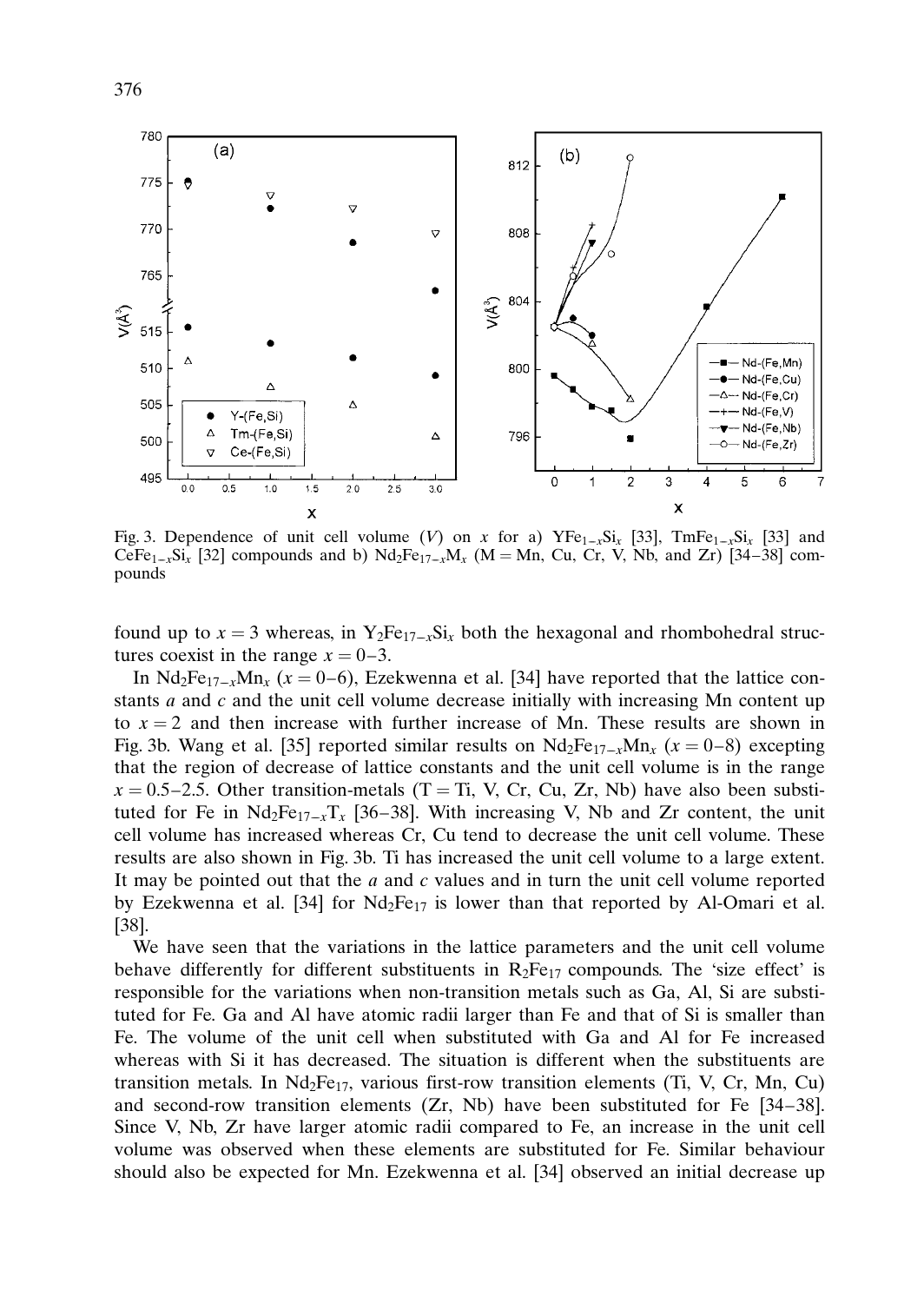to  $x = 2$  and then an increase in the unit cell volume. On the other hand Cu and Cr which have smaller atomic radii tend to decrease the unit cell volume. But it should be noted that the increase in the unit cell volume is  $\approx 3-5 \text{ Å}^3$  per V, Zr or Nb atom although these transition metal substituents possess large atomic radius. In contrast, the change in the unit cell volume when Ga and Al are substituted (which have comparably smaller atomic radii than the transition metal substituents but bigg than Fe) is  $\approx$ 9 Å<sup>3</sup> per Al or Ga atom. This suggests that the transition metal substituents bond to Fe and Nd atoms more strongly in the  $Nd_2Fe_{17}$  compounds than the non-transition metals. Probably for the same reason, the initial decrease in the unit cell volume of the Mn substituted  $Nd_2Fe_{17}$  compound may also be associated with the bonding in solid solutions [34].

**Site occupancies** Both hexagonal and rhombohedral  $R_2Fe_{17}$  compounds possess four inequivalent Fe sites. These sites in the hexagonal and rhombohedral structure are 4f, 6g, 12j, 12k and 6c, 9d, 18f, 18h, respectively. Since most of the systems that will be discussed here possess rhombohedral structure, we will confine to the sites corresponding to that structure alone. The number of Fe and R nearest neighbours (nn) for Fe atoms at various crystallographic sites in  $R_2Fe_{17}$  compounds is shown in Table 1. At Fe 6c site (dumbbell site) there are 13 Fe nn and 1 R nn, at Fe 9d site there are 10 Fe nn and 2 R nn, at Fe 18f there are 10 Fe nn and 2 R nn and at Fe 18h site there are 9 Fe nn and 3 R nn. The Fe–Fe bond distance at the dumbbell site (6c) is  $\approx$ 2.4 Å. The Wigner-Seitz cell volume is largest for 6c, followed by 18h, 18f, and 9d with the smallest Wigner-Seitz cell volume.

From neutron diffraction experiments, the percentage of Ga, Al, Si, Mn site occupancies of the Fe site in several  $R_2Fe_{17}$  have been reported. Some of these results are shown in Figs. 4–6.

The Al site occupancies for Fe are similar in  $Ce_2Fe_{17-x}Al_x$  [29],  $Nd_2Fe_{17-x}Al_x$  [30], and  $\text{Top}_{2}Fe_{17-x}\text{Al}_{x}$  [27]. In these series of compounds, at low Al concentrations (x < 6) Al occupies 18h site and occupies the 6c and 18f sites almost randomly. On the other hand at  $x > 6$ , Al highly favours 6c and 18f sites. Throughout the composition range, Al completely avoids 9d sites. Al has a larger metallic radius than Fe and therefore avoids the 9d site which has the smallest Wigner-Seitz cell volume. Then why does Al prefer 18h site to 6c site at  $x < 6$ , even though 6c site has the largest Wigner-Seitz cell volume? In this range, 6c–6c bond distances are very short and therefore Al avoids 6c site. It is believed that the site occupancies are not just governed by the Wigner-Seitz cell volume alone but also by the nature of the nearest neighbours that a particular site

| $\mathbf{v}$ |                                   |           |            |            |       |                       |           |
|--------------|-----------------------------------|-----------|------------|------------|-------|-----------------------|-----------|
| site         | number of nearest neighbours (nn) |           |            |            |       | total no.<br>of Fe nn | total no. |
|              | Fe $(6c)$                         | Fe $(9d)$ | Fe $(18f)$ | Fe $(18h)$ | R(6c) |                       | of $R$ nn |
| Fe $(6c)$    |                                   |           |            |            |       | 13                    |           |
| Fe $(9d)$    |                                   | $_{0}$    |            |            |       | 10                    |           |
| Fe $(18f)$   |                                   |           |            | 4          |       | 10                    |           |
| Fe $(18h)$   |                                   |           |            |            |       |                       |           |

Table 1

Number of Fe and R neighbours for Fe atoms at various crystallographic sites in  $R_2Fe_{17}$ compounds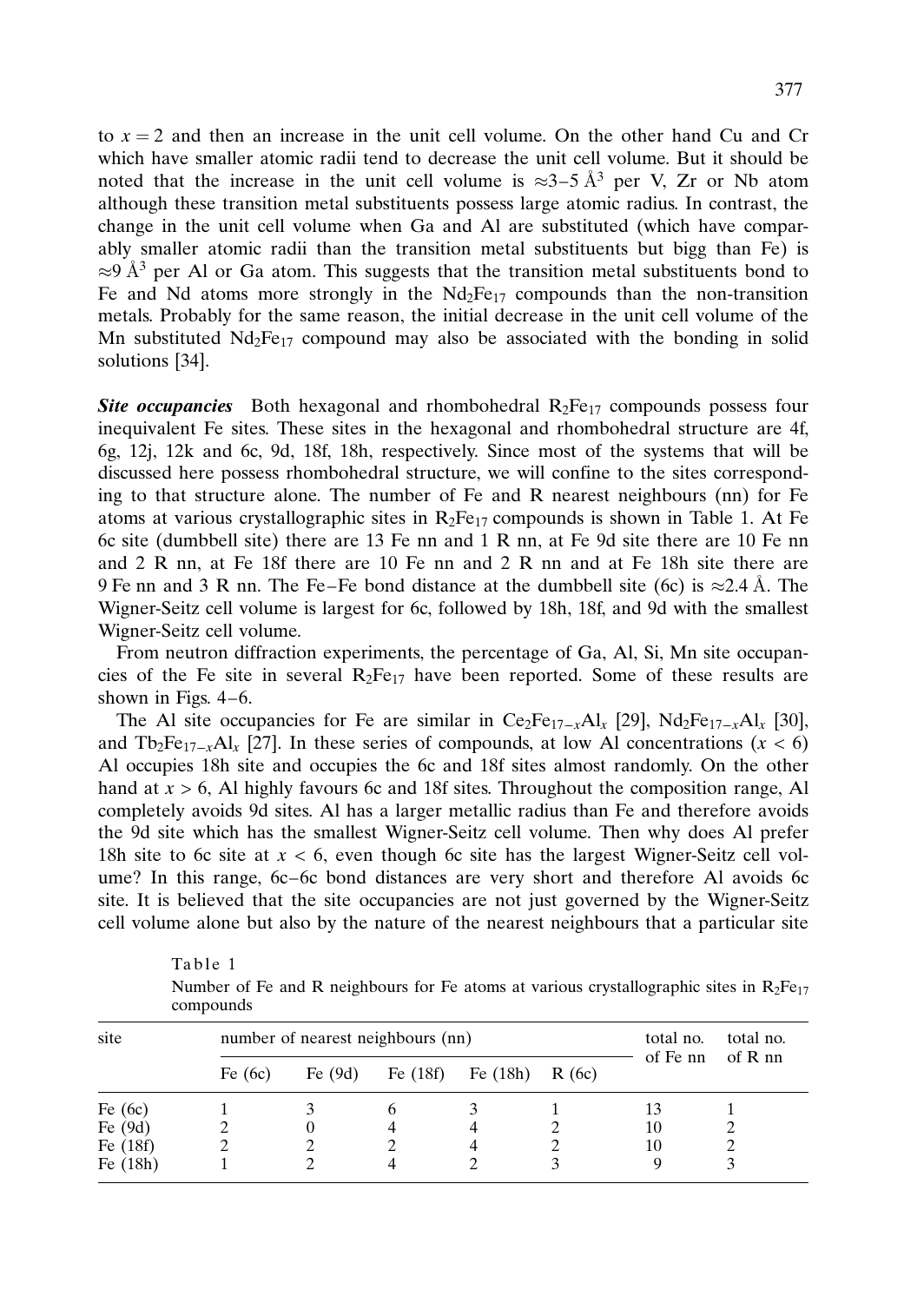

Fig. 4. The percentage of Ga occupancy of the Fe sites in a)  $CeFe_{1-x}Ga_x$  [24], b) NdFe<sub>1-x</sub>Ga<sub>x</sub> [25], and c)  $YFe_{1-x}Ga_x$  [39] compounds

has. At low Al concentrations, Al prefers the occupancy of 18h site which has the most (three) rare-earth nearest neighbours. This is probably associated with the favourable heat of mixing between Nd and Al compared to Nd and Fe. A similar trend is favoured in the other compounds as well. At higher Al concentrations, 6c and 18f sites are randomly preferred. 6c site has been preferred at high Al concentration because this 6c site has the largest number of 9d nearest neighbours and in this way, the number of Al near neighbour pairs is minimized [30].

 $Ho_2Fe_{17-x}Al_x$  crystallizes in the hexagonal structure for  $x = 1, 2$ , in a mixture of hexagonal and rhombohedral structure for  $x = 3$  and rhombohedral structure for  $x = 4$ .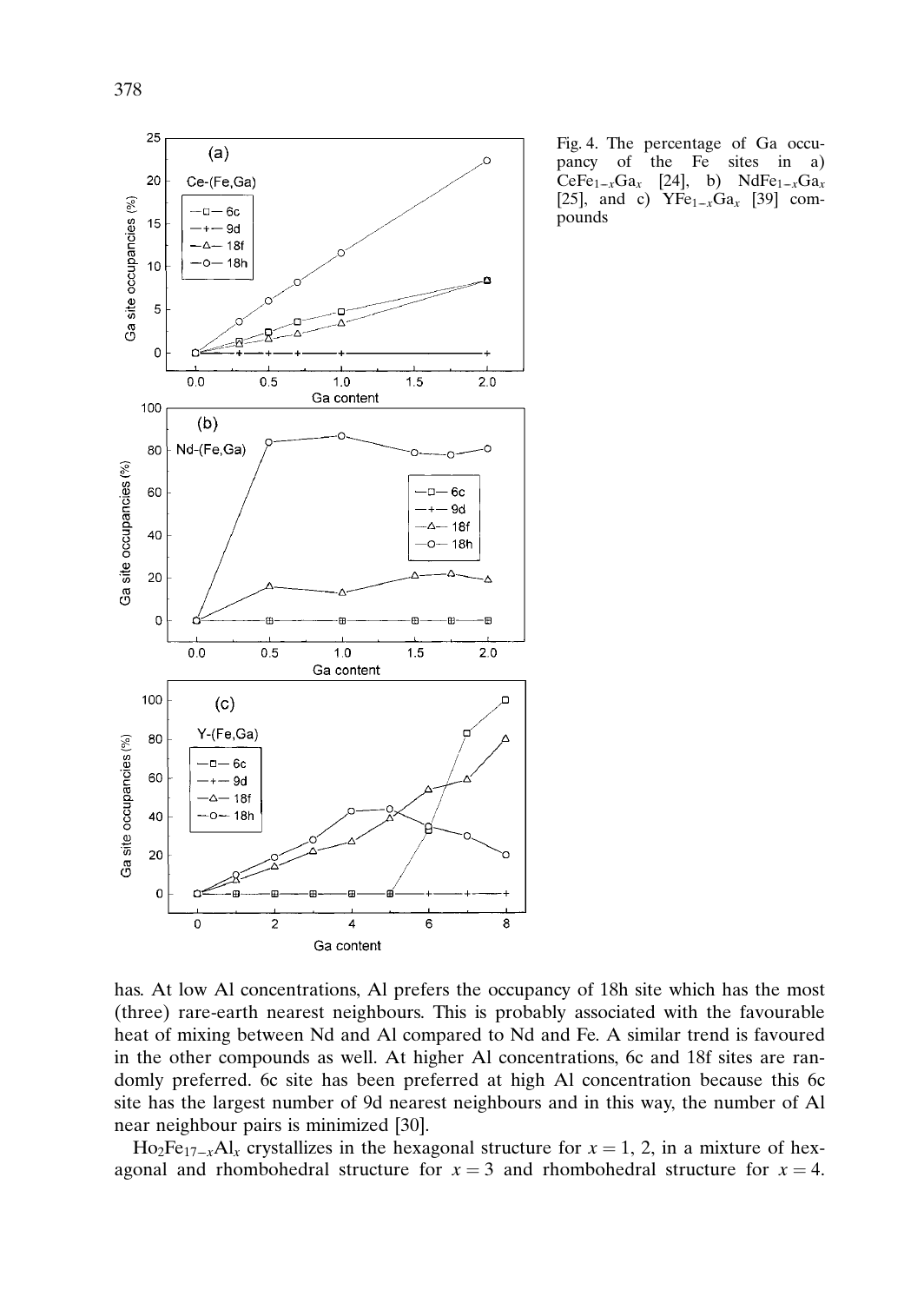

Fig. 5. The percentage of Al occupancy of the Fe sites in a) CeFe<sub>1–x</sub>Al<sub>x</sub> [29], b) NdFe<sub>1–x</sub>Al<sub>x</sub> [30], and c) TbFe $_{1-x}$ Al<sub>x</sub> [27] compounds

The percentage of Al site occupancies for Fe observed by Yelon et al. [28] is shown in Fig. 6. For uniformity, at all compositions, the site occupancies are represented corresponding to rhombohedral structure only. At low concentrations  $(x < 2)$  the 18h and 18f and at  $x > 2$  the 18h, 6c and 18f sites get progressively occupied. The surprising feature is that 9d occupancy comes down to zero at  $x = 4$ . In other words, the occupancies at  $x = 4$  (pure rhombohedral structure) resembles the features observed in  $Ce_2Fe_{17-x}Al_x$ ,  $Nd_2Fe_{17-x}Al_x$  and  $Tb_2Fe_{17-x}Al_x$  at low Ga or Al concentrations.

In Nd<sub>2</sub>Fe<sub>17–x</sub>Ga<sub>x</sub> [25] and Y<sub>2</sub>Fe<sub>17–x</sub>Ga<sub>x</sub> [39], at low concentrations, Ga prefers mostly 18h site and then 18f site, completely avoiding 6c and 9d sites. In  $Y_2Fe_{17-x}Ga_x$ , at high-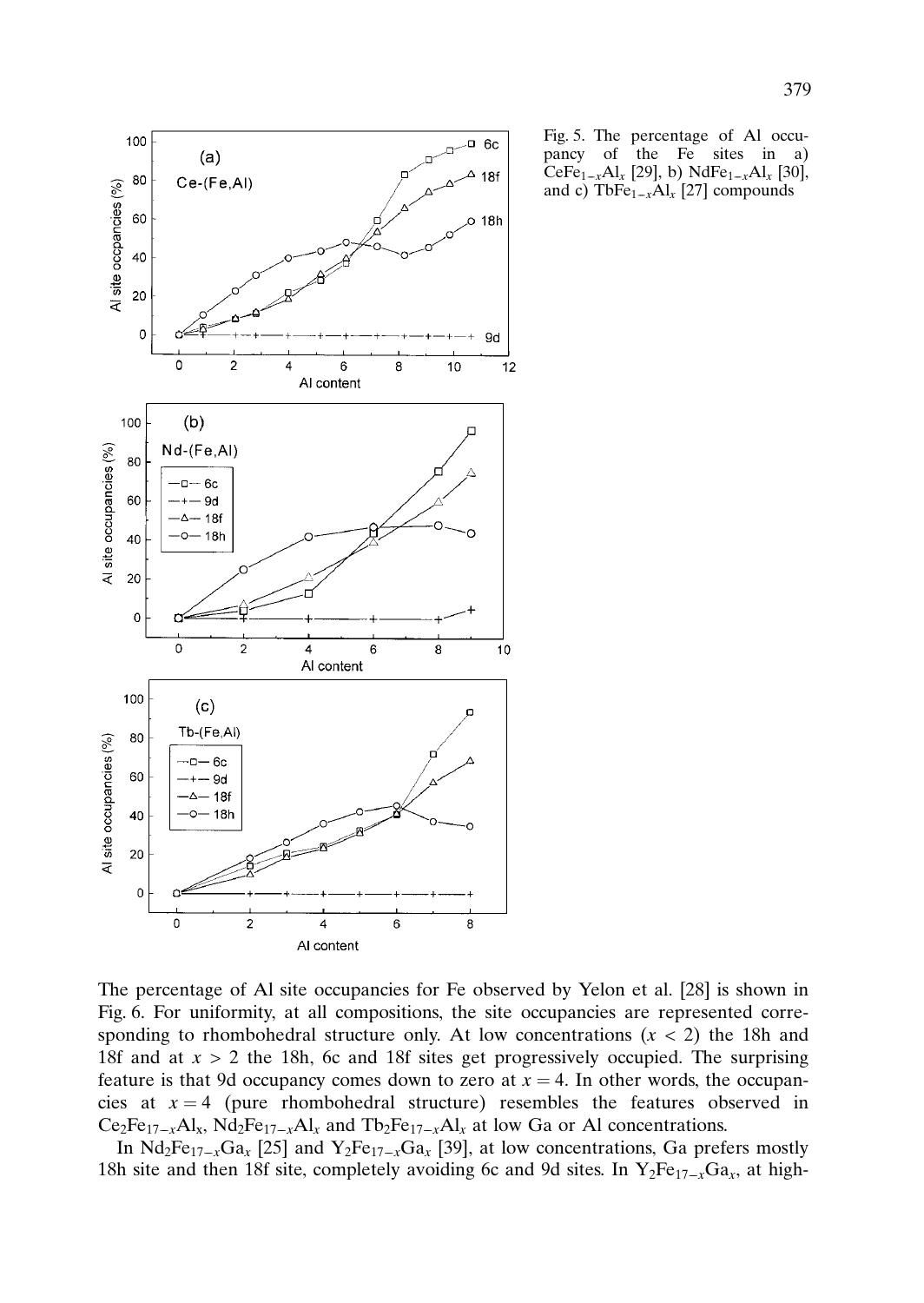

Fig. 6. The percentage of a) Al occupancy of the Fe sites in  $H_0Fe_{1-x}Al_x$ [28], b) Si occupancy of the Fe sites in CeFe<sub>1–x</sub>Si<sub>x</sub> [32], and c) Mn occupancy of the Fe sites in NdFe<sub>1–x</sub>Mn<sub>x</sub> [34] compounds

er concentrations Ga occupancy at 6c site rapidly goes from 0% at  $x = 5$  to 100% at  $x = 8$ . There is a continuous increase of occupancy at the 18f site with increasing Ga content whereas the occupancy of 18h site starts decreasing at  $x > 5$ . The 9d site is not at all occupied even at higher Ga content. Ga occupancy of Fe sites in  $Ce_2Fe_{17-x}Ga_x$ has almost the same features with a slight difference [24]. In this system, it is found that the 6c site also gets occupied even at low Ga concentrations, and this occupancy is comparable to that of 18f site. Of course, a non-occupancy of 9d site is also seen in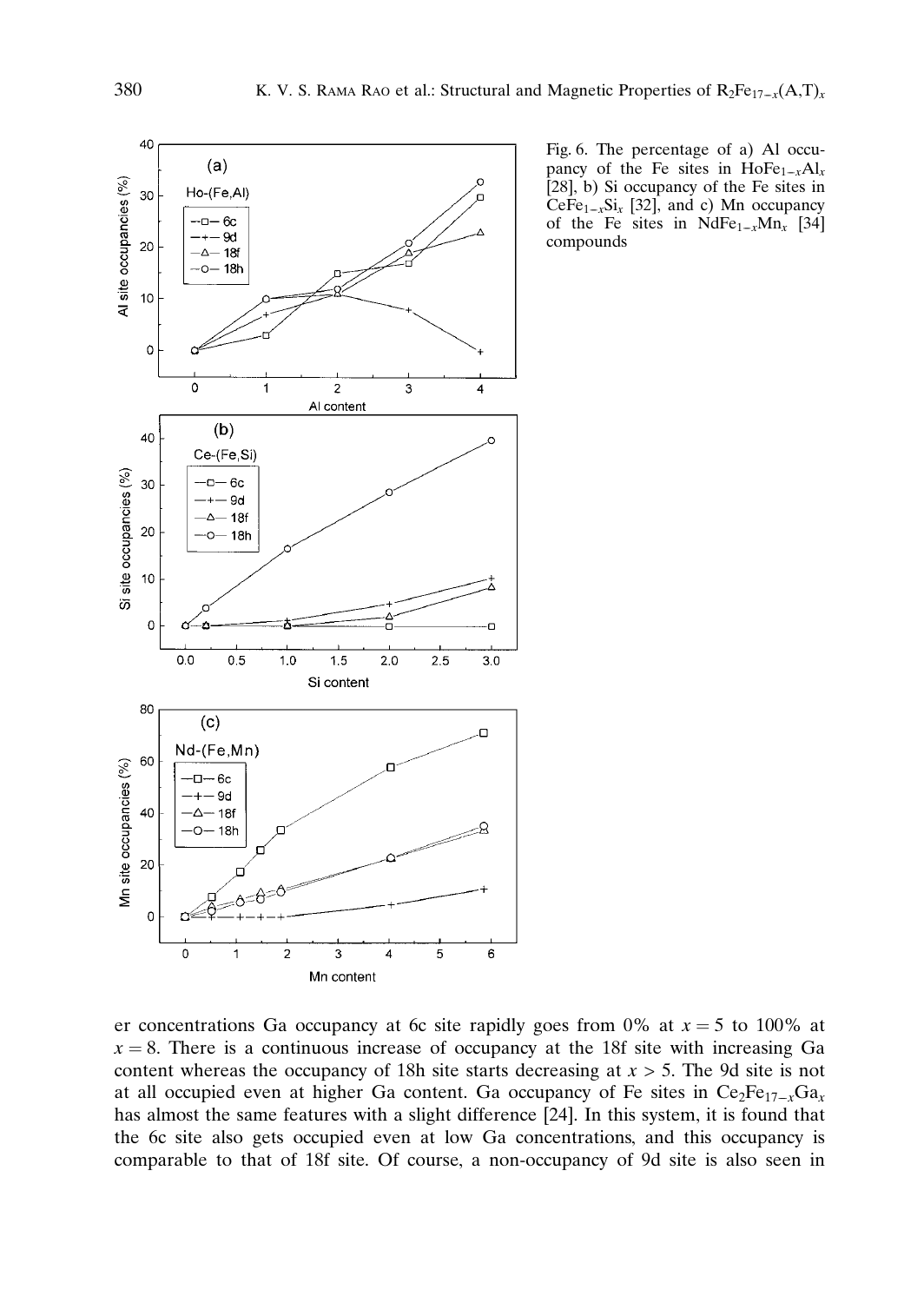$Ce<sub>2</sub>Fe<sub>17-x</sub>Ga<sub>x</sub>$ . The marked preference of Ga for 18h site suggests that the affinity of R atoms surpasses the Wigner-Seitz site volume.

In  $\text{Im}_{2}$ Fe<sub>10</sub>Ga<sub>7</sub> [21] the site occupancies of Ga for Fe site are 80% at 6c site, 65% at 18f site and 25% at 18h site which are similar to the values reported in  $Y_2Fe_{17-x}Ga_x$ [39]. On the other hand, the site occupancies found in hexagonal  $Ho_2Fe_1SGa_2$ , Er<sub>2</sub>Fe<sub>15</sub>Ga<sub>2</sub>, HoErFe<sub>15</sub>Ga<sub>2</sub> are  $\approx$ 19% at 12k site and  $\approx$ 14% at 12j site [40]. These 12j and 12k sites in hexagonal structure corrrespond to 18f and 18h sites, respectively, in rhombohedral structure.

As in Al and Ga substituted compounds, Si in  $Ce_2Fe_{17-x}Si_x$  preferentially occupies 18h site and to a small extent 9d and 18f sites, completely avoiding the 6c site as shown in Fig. 6b [32]. On the other hand, as can be seen from Fig. 6c, Mn in  $Nd_2Fe_{17-x}Mn_x$  mostly prefers 6c site which has the largest Wigner-Seitz cell volume and 18h and 18f sites randomly [34]. The 9d site, which has the smallest Wigner-Seitz cell volume, does not get filled upto  $x = 2$  and above that marginally. Yelon et al. [36] have found the site affinity of various transition metal substituents (Cu, Zr, Nb, Ti, V) for Fe in  $Nd_2Fe_{17}$ . These transition metal substituents show a complex site affinity. For example, 6c site is preferred by Ti and V atoms whereas Cu prefers to occupy 9d and 18h sites. On the other hand, Nb atoms prefer the 6c and 18h sites and Zr atoms, 6c and 18f sites. It was suggested that a steric effect can explain the occupancies of Ti, V, Cu for Fe whereas the steric effect and the coordination effect are responsible for Zr and Nb occupying the Fe sites.

**Magnetic Properties** Changes in magnetization and  $T<sub>C</sub>$  have been observed in several  $R_2Fe_{17}$  compounds. Magnetization is found to decrease with increasing non-transition metal and transition metal substituents for Fe in several  $R_2Fe_{17}$  compounds, viz.  $D_{V_2}Fe_{17-x}Ga_{x}$  [17],  $Ho_{2}Fe_{17-x}Ga_{x}$  [18],  $Sm_{2}Fe_{17-x}Ga_{x}$ ,  $Er_{2}Fe_{17-x}Ga_{x}$  [20],  $Tm_{2}Fe_{17-x}Ga_{x}$ [20, 21],  $Y_2Fe_{17-x}Ga_x$  [22],  $Ce_2Fe_{17-x}Ga_x$  [24],  $Nd_2Fe_{17-x}Ga_x$  [26],  $Ce_2Fe_{17-x}Al_x$  [29],  $Nd_2Fe_{17-x}Al_x$  [30],  $ErPrFe_{17-x}Al_x$  [31],  $Ce_2Fe_{17-x}Si_x$  [32],  $Y_2Fe_{17-x}Si_x$ ,  $Tm_2Fe_{17-x}Si_x$  [33],  $Nd_2Fe_{17-x}Mn_x$  [34, 35] and  $Nd_2Fe_{17-x}M_x$  (M = Cu, Cr, V, Nb, Zr) [38]. The substituents decrease the Fe magnetic moment thereby decreasing the magnetization. This is normally referred to as ''magnetic dilution effect". For low values of Ga concentration  $(x = 1, 2)$ , Venkatesan et al. [20] found an initial increase in magnetization of  $Er_2Fe_{17-x}Ga_x$  and  $Tm_2Fe_{17-x}Ga_x$  and this has been attributed to the increase in the Fe–Fe exchange interaction compared to the magnetic dilution.

The variations of  $T_c$  observed in several  $R_2Fe_{17}$  compounds when Fe is substituted with a non-transition metal  $[18, 20-22, 24, 26, 28-32, 41]$  or transition metal substituents [35, 38] are shown in Figs. 7 and 8. The low  $T_{\rm C}$  observed in parent R<sub>2</sub>Fe<sub>17</sub> compounds is believed to be due to the short Fe–Fe interatomic distances found at the 6c (dumbbell) sites in the rhombohedral structure (4f sites are the corresponding ones in the hexagonal structure) which couple antiferromagnetically since their separation is  $\approx$ 2.4 Å which is less than 2.45 Å needed for ferromagnetic ordering [42].

With Ga, Al, Si substituents in  $R_2Fe_{17}$  compounds, it was observed that at low concentrations  $(x = 3-4)$ ,  $T_c$  increases initially and then decreases at higher concentrations. On the other hand, such initial increase in  $T<sub>C</sub>$  with transition metal elements was limited to low concentrations ( $x = 0.5-1$ ). An anomalous increase of  $T_c$  was observed in  $\text{Im}_2\text{Fe}_{17-x}\text{Ga}_x$  [21] and  $\text{Y}_2\text{Fe}_{17-x}\text{Ga}_x$  [22], at higher Ga concentrations (x > 7).

As discussed earlier, with the substitution of the non-transition metal and transition metal elements for Fe in various compounds, there is no systematic behaviour of the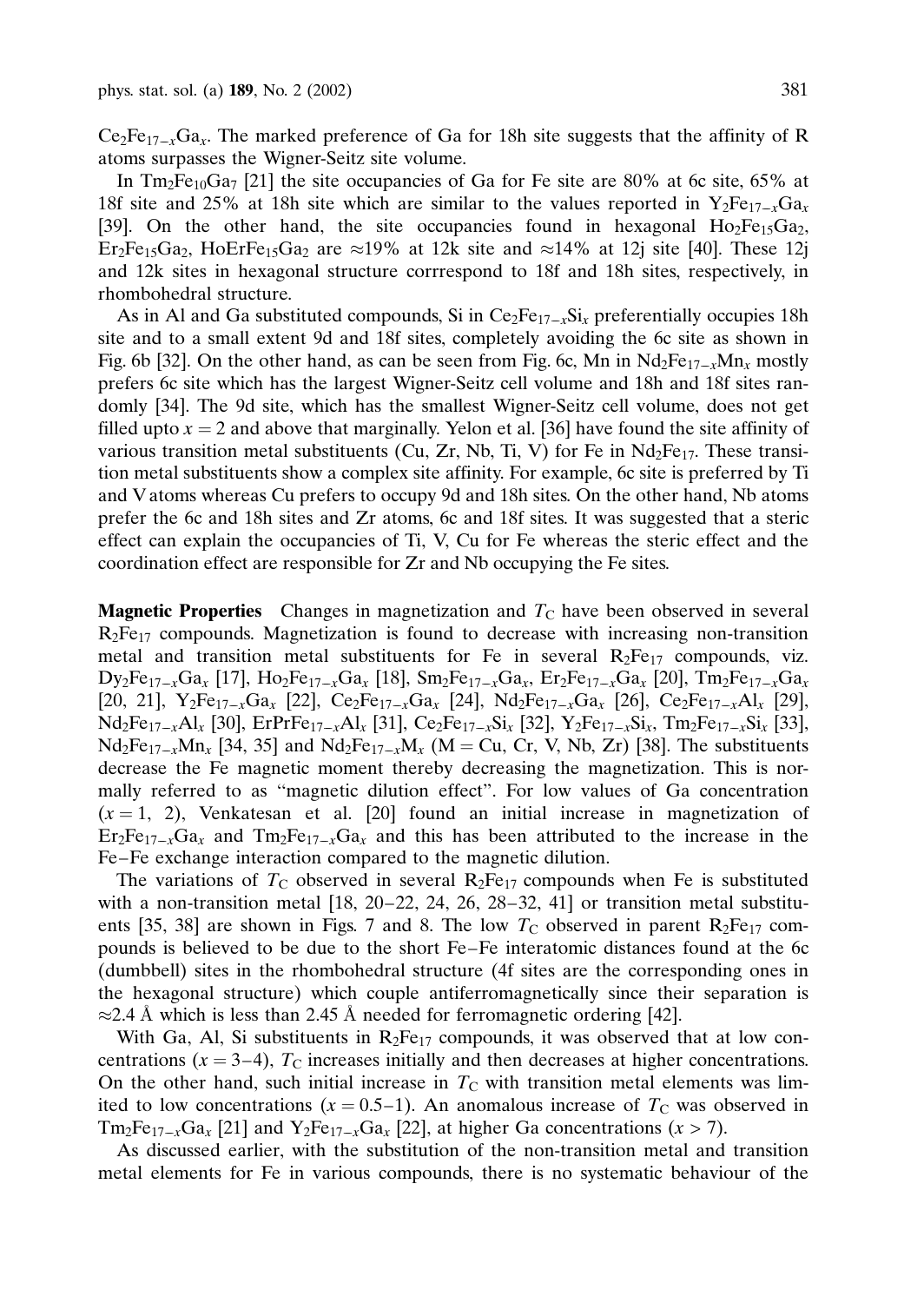

Fig. 7. Dependence of Curie temperature on x for a)  $Cef_{1-x}Ga_x$  [24],  $NdFe_{1-x}Ga_x$  [26],  $SmFe_{1-x}Ga_x$ [41], HoFe<sub>1–x</sub>Al<sub>x</sub> [28], SmFe<sub>1–x</sub>Al<sub>x</sub> [41], CeFe<sub>1–x</sub>Si<sub>x</sub> [32], YFe<sub>1–x</sub>Si<sub>x</sub> [33] and SmFe<sub>1–x</sub>Si<sub>x</sub> [41] compounds and b)  $\text{HoFe}_{1-x}\text{Ga}_x$  [18],  $\text{YFe}_{1-x}\text{Ga}_x$  [22],  $\text{SmFe}_{1-x}\text{Ga}_x$  [20] and  $\text{TomFe}_{1-x}\text{Ga}_x$  [20, 21] compounds

changes in the lattice constants including the unit cell volume or the site occupancies. Consequently, as can be seen from Figs. 9 and 10, the variation of Fe–Fe bond lengths differs for various substituents.

In general, the  $T_{\rm C}$  in rare earth intermetallic compounds is governed by three kinds of exchange interactions, viz. 3d–3d exchange  $(J_{\text{FeFe}})$ , 4f–4f exchange  $(J_{\text{RR}})$  and 3d–4f



Fig. 8. Dependence of Curie temperature on x for a)  $CeFe_{1-x}Al_x$  [29], NdFe<sub>1–x</sub>Al<sub>x</sub> [30], ErPrFe<sub>1–x</sub>Al<sub>x</sub> [31] and  $\text{NdFe}_{1-x}\text{Mn}_x$  [35] compounds and b)  $\text{NdFe}_{1-x}\text{Cu}_x$ ,  $\text{NdFe}_{1-x}\text{V}_x$ ,  $\text{NdFe}_{1-x}\text{Nb}_x$  and  $\text{NdFe}_{1-x}\text{Cr}_x$ [38] compounds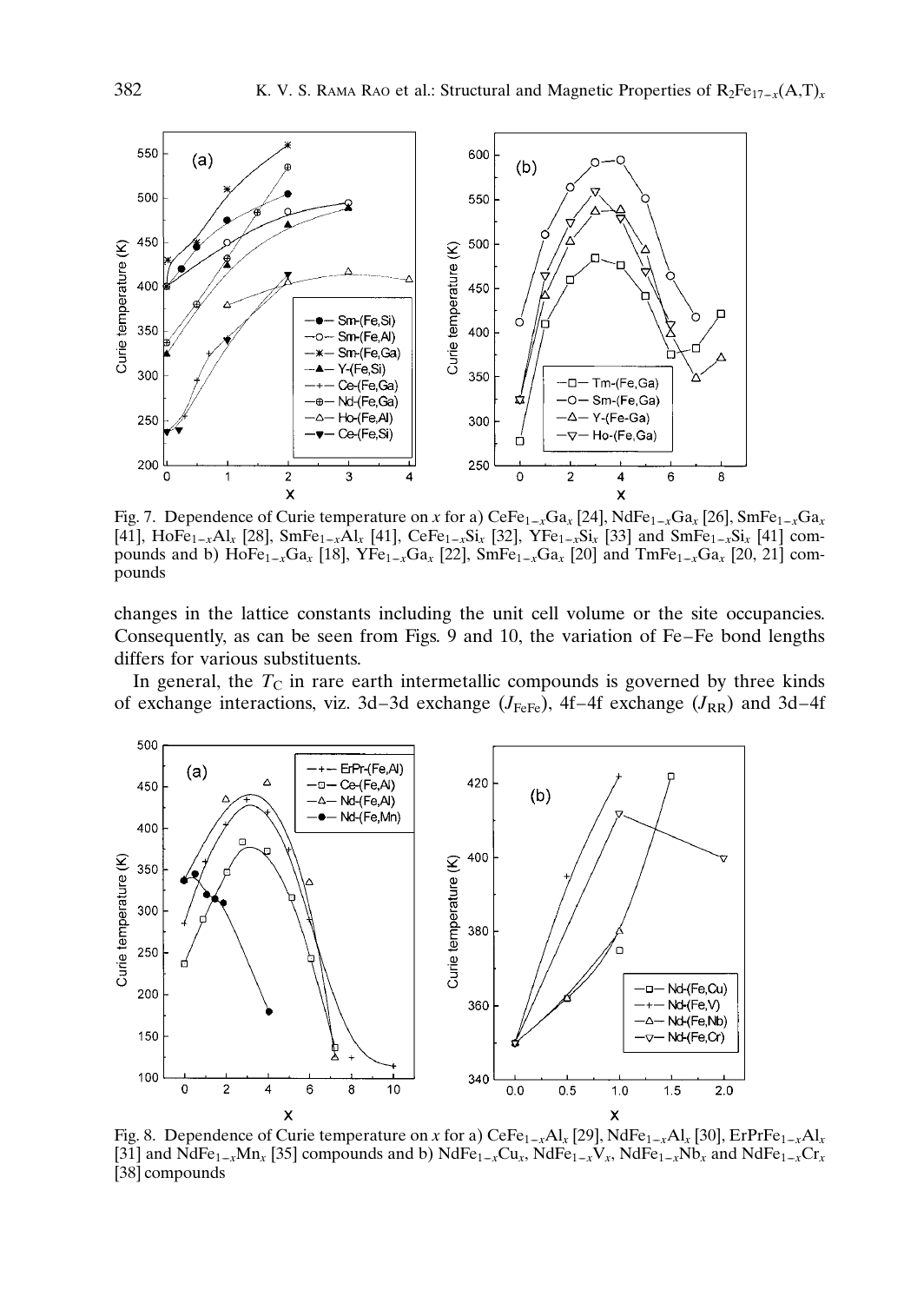

Fig. 9. Dependence of bond lengths on x for a)  $YFe_{1-x}Ga_x$  [39] and b) CeFe<sub>1–x</sub>Al<sub>x</sub> [29] compounds

exchange  $(J_{\text{RFe}})$ . The 4f–4f exchange interaction is the weakest of all the interactions and can be neglected. However, if we consider a R–Fe system where R is nonmagnetic, then it is possible to get the contribution to  $T_{\rm C}$  from Fe–Fe interaction alone.

Several authors have evaluated the variation of 3d–3d exchange interaction parameter,  $J_{\text{FeFe}}$  as a function of Ga, Al, Si substitutions for Fe in  $R_2Fe_{17}$  compounds by means of a mean-field analysis [20, 21, 29, 39]. The results are shown in Fig. 11.

In Ce<sub>2</sub>Fe<sub>17–x</sub>Al<sub>x</sub> [29] and Ce<sub>2</sub>Fe<sub>17–x</sub>Si<sub>x</sub> [32], T<sub>C</sub> increased with increase of Al or Si content initially and then decreased. Similar behavior was also observed in other systems as well (Figs. 7 and 8). In all the Ga and Al substituted compounds, the unit cell



volume increased with increasing Ga or Al content whereas in Si substituted compounds (Fig. 3a) the unit cell volume decreased with increasing Si content. In  $Ce<sub>2</sub>Fe<sub>17-x</sub>Si<sub>x</sub>$ , the 6c–6c dumbbell separation decreased (Fig. 10) with increase of Si content suggesting that the change in  $T_{\rm C}$  is unlikely to originate from the changes in 6c–6c distance. The exchange cou-

Fig. 10. Dependence of bond lengths on x for  $CeFe_{1-x}Si$ [32] compound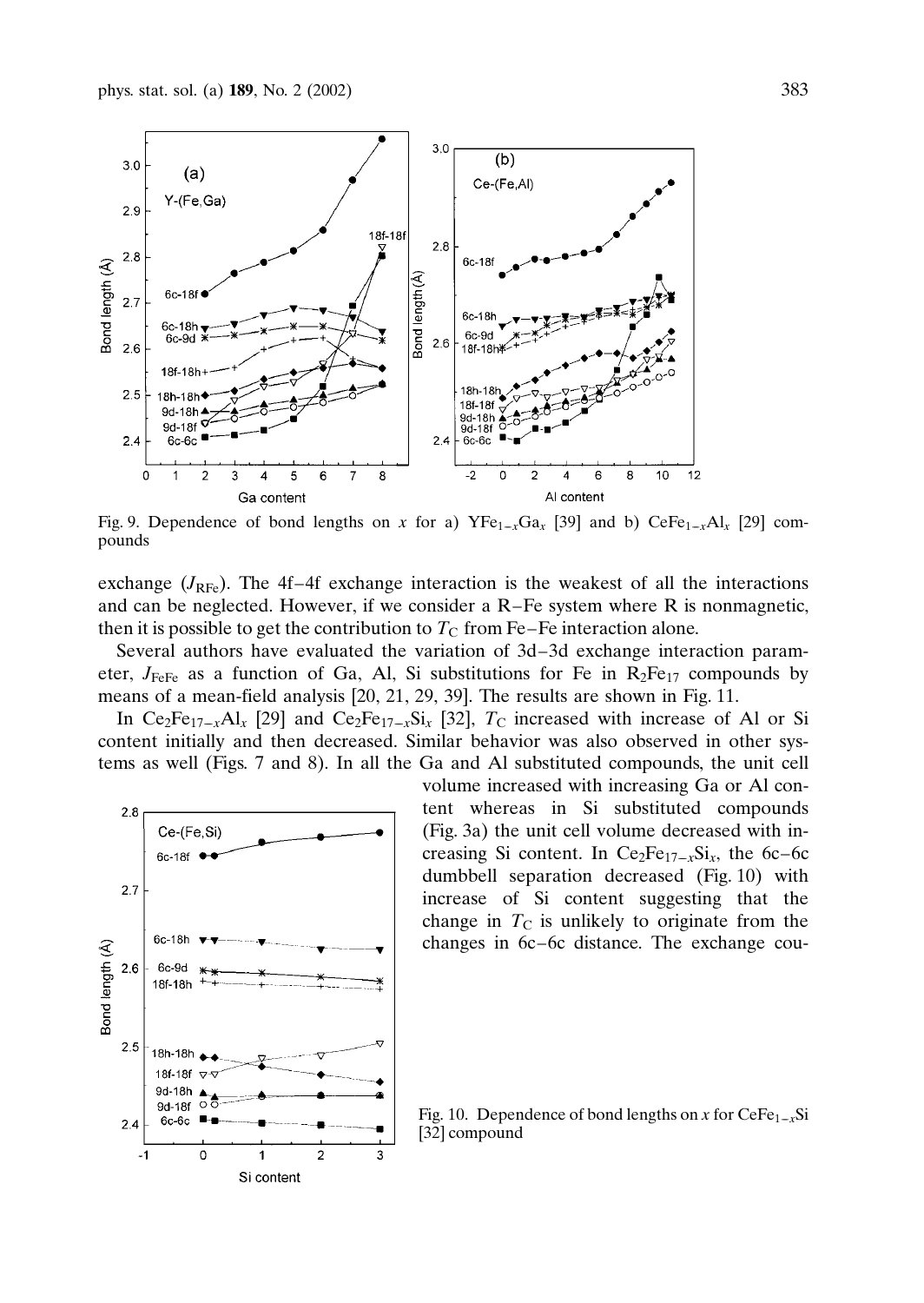

Fig. 11. Dependence of  $J_{\text{FeFe}}$  on x in CeFe<sub>1–x</sub>Al<sub>x</sub> [29], CeFe<sub>1–x</sub>Si<sub>x</sub> [32], TmFe<sub>1–x</sub>Ga<sub>x</sub> [20] and YFe<sub>1–x</sub>Ga<sub>x</sub> [39]

pling constant  $J_{\text{FeFe}}$ , evaluated using the mean-field analysis, increased with increasing Si content in  $Ce_2Fe_{17-x}Si_x$  in the composition range studied  $(x = 0-3)$ . This suggests that Si atoms occupy preferentially the Fe sites other than 6c sites enhancing the positive exchange interaction. It was also suggested that the different degrees of mixing of the iron 3d band with solute valence band could be responsible for different Curie temperatures observed in these systems [29].

In  $\text{Sm}_2\text{Fe}_{17-x}\text{Ga}_x$ ,  $\text{Er}_2\text{Fe}_{17-x}\text{Ga}_x$  and  $\text{Sm}_2\text{Fe}_{17-x}\text{Ga}_x$  [20] it was found that  $\text{J}_{\text{FeFe}}$  increased up to  $x = 3$  and then decreased with further increase of Ga content. The variation of  $T_{\rm C}$  in these compounds has the same trend suggesting that the positive exchange dominates over the magnetic dilution during the increasing trend of  $T_c$  and at higher Ga concentrations, the magnetic dilution predominates due to the reduction of number of Fe–Fe pairs. It was also reported that the intersublattice coupling constant,  $J_{\text{RFe}}$ , is very small compared to  $J_{\text{FeFe}}$  and is almost independent of Ga concentration suggesting that  $T_{\rm C}$  is mainly controlled by  $J_{\rm FeFe}$ .

An anomalous increase of  $T_{\rm C}$  was reported in  $R_2Fe_{17-x}Ga_x$  at higher Ga content [39, 43, 44]. In order to find out this unexpected variation, Wang et al. [39] have discussed the relationship between the structural variations and the Fe–Fe exchange interactions in the Y<sub>2</sub>Fe<sub>17–x</sub>Ga<sub>x</sub> system. Y being non-magnetic, only Fe–Fe exchange interactions  $(J_{\text{FeFe}})$  are present in the system. From neutron diffraction studies, the Ga concentration dependences of the Fe–Fe bond lengths in  $Y_2Fe_{17-x}Ga_x$  ( $x = 0-8$ ) system have been obtained and are shown in Fig. 9a. From the figure it can be seen that the lengths of 6c–6c, 6c–18f and 18f–18f bonds increase rapidly with increasing x content. A monotonous but slow increase is found for 9d–18f, 9d–18h and 18h–18h bonds. On the other hand, the lengths of 6c–9d, 6c–18h and 18h-18h bonds increase first and then decrease. The Fe–Fe exchange interaction  $(J_{\text{FeFe}})$  determined using the mean-field approximation is shown in Fig. 11. It has also been observed that the average of the spin of the Fe atom  $(S_{Fe})$  and average number of the nearest Fe neighbours of an Fe atom decrease with increasing Ga content. The  $T_{\rm C}$  increases initially up to  $x = 4$ , then decreases and increases again for  $x = 7$ , 8 as can be seen from Fig. 7b. Taking all this into consideration, including the Ga site occupancies (Fig. 4c), it has been concluded that Fe–Fe bond length of 2.55 A may be the optimal value required for ferromagnetic Fe–Fe exchange at higher Ga concentration in the  $Y_2Fe_{17-x}Ga_x$  system.

Sabirianov and Jaswal [45] have evaluated the self-consistent spin-polarized electronic structure and magnetic properties of  $Sm_2Fe_{17-x}A_x$  (A = Ga, Al, Si) systems using the linear-muffin-tin-orbitals (LMTO) method in the atomic sphere approximation. The cal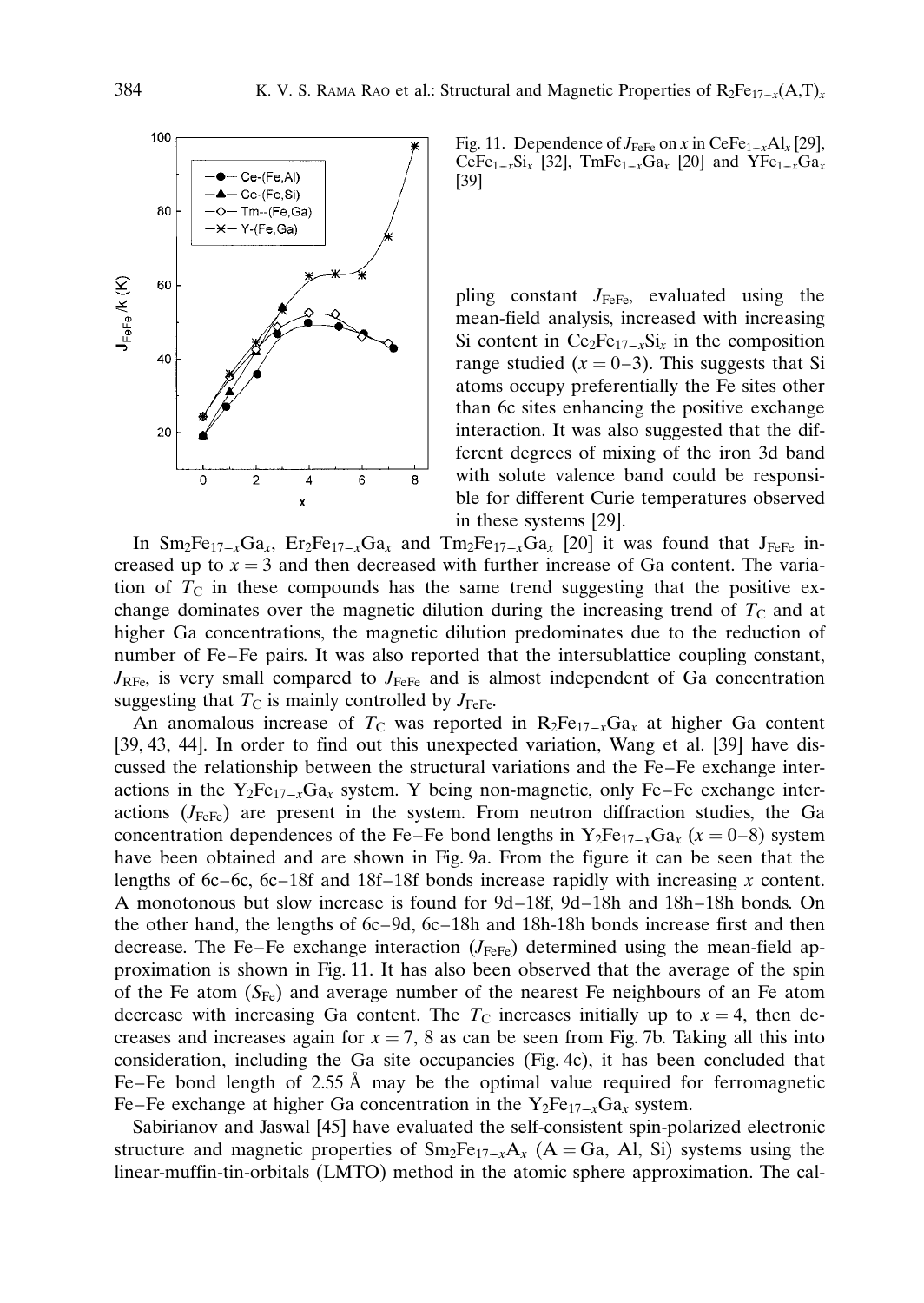culated magnetization data were compared with the available experimental data. They have also considered the enhancement of  $T<sub>C</sub>$  due to the substitution of Ga, Al, Si for Fe. This was explained considering a simple model which is within the purview of the band theory, but which takes into account the effects of spin fluctuations on  $T_c$  as proposed by Mohn and Wohlfarth [46]. Earlier Jaswal et al. [47] have used this model to explain the observed increase in  $T_c$  in  $R_2Fe_{17}$  compounds on nitrogenation. In this model

$$
T_{\rm C} \propto M_0^2/\chi_0,\tag{1}
$$

where  $M_0$  is the Fe magnetization per unit cell at 0 K and  $\chi_0$  is the enhanced ferromagnetic susceptibility at 0 K and is given as

$$
1/\chi_0 = 1/4\,\mu_B^2 \quad \{1/[N_\uparrow(E_F)] + 1/[N_\downarrow(E_F)] - 2I\} \,, \tag{2}
$$

where I is the Stoner exchange parameter;  $N_1(E_F)$ ,  $N_1(E_F)$  is the average 'spin-up' and 'spin-down' density of states (DOS), respectively, per Fe atom at the Fermi level. Their calculations also showed very little variations in magnetizations with Ga, Al and Si for Fe. Therefore, it was inferred that the major part of changes in  $T_c$  arises from the changes in  $N_1(E_F)$ ,  $N_1(E_F)$ . It can be seen from Eq. (2), that a decrease in DOS at  $E_F$ enhances  $T_{\rm C}$ . Spin-polarized DOS calculated at the four inequivalent Fe sites (6c, 9d, 18f, 18h) suggest that 6c, 18f and 18h sites enhance  $T_c$ , the enhancement being maximum for the 18h site and minimum for 6c site. The volume decreases slightly from  $Sm_2Fe_{17}$  to  $Sm_2Fe_{16}Si$  and inspite of this,  $T_c$  increases by  $\approx$  21%. This has been attributed to Si–Fe hybridization being lower than that of Fe–Fe leading to the narrowing of d-bands of Fe atoms surrounding Si.

Ching and Huang [48] have estimated the Curie temperatures of  $Nd_2Fe_{17}$ ,  $Nd_2Fe_{17-x}Si_x$   $(x = 0-3)$ ,  $Nd_2Fe_{17}Ga_2$  and  $Nd_2Fe_{17}Al_2$  compounds using the electron structure results calculated according to the local spin-density approximation and the spin-fluctuation model of Mohn and Wohlfarth [46]. These results gave a quantitiative account of the  $T_{\rm C}$  variation in these compounds.

Sabiryanov and Jaswal [49] have performed the ab-initio calculations of  $T_c$  of  $Sm_2Fe_{16}Ga$  and  $Sm_2Fe_{16}Si$  and found that the presence of Ga and Si increases the exchange interaction parameter and hence the  $T<sub>C</sub>$ . This increase is the largest when Si occupies the 18h site which was also reported experimentally by Middleton et al. [32]. The changes in the exchange parameters with doping are related to lowering of the hybridization of the Fe atoms with their neighbours and magnetovolume effect. The  $T_{\text{C}}$ values obtained using Monte Carlo calculations (based on the Heisenberg model and using the exchange parameters) are in good agreement with the reported experimental values. It was pointed out by Al-Omari et al. [38] that there is no significant improvement in magnetization and  $T_{\rm C}$  when transition metals are substituted for Fe in Nd<sub>2</sub>Fe<sub>17</sub> due to a relatively small reduction in the hybridization produced by these substituents compared to non-transition metals such as Ga, Al and Si.

Another approach to account for the variations in  $T<sub>C</sub>$  has been given by Suresh et al. [50] based on a phenomenological model proposed by Friedel et al. [51]. In this model which explains the variations of  $T_{\rm C}$  with substitutional and interstitial modifications of  $R_2Fe_{17}$  compounds, the effects of spatial fluctuations of magnetic moments on  $T_c$  were also considered. According to this model, there is an empirical relation between  $T_{\rm C}$ ,  $\mu_{\rm eff}$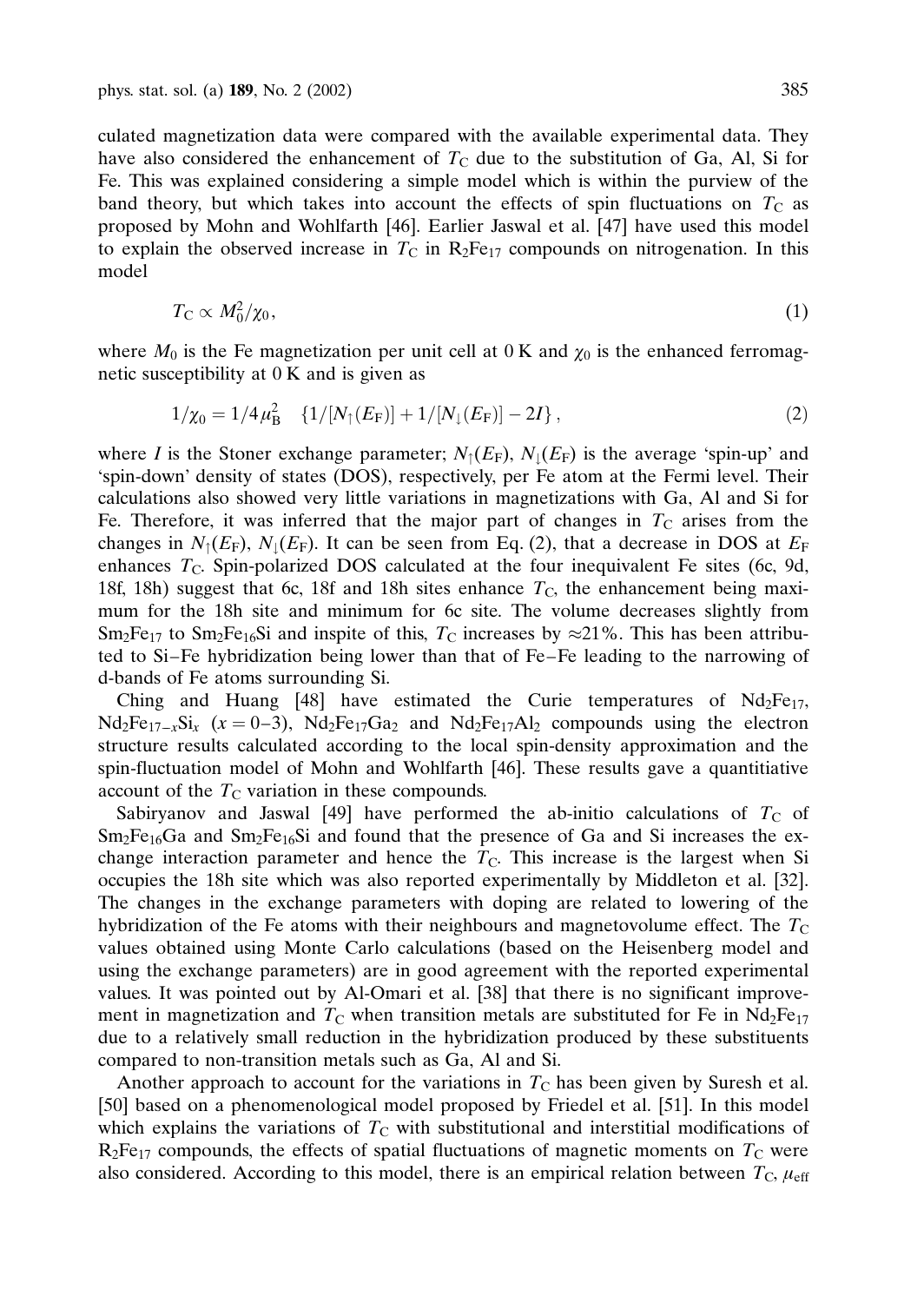(effective magnetic moment per atom),  $\lambda$  (wavelength of the Friedel oscillations) and d (interatomic distance between magnetic ions), which is given by

$$
T_{\rm C} = C\mu_{\rm eff}^2 f(\lambda/d) \,,\tag{3}
$$

where C is the constant of proportionality (in terms of  $\mu_B^2$ ) with dimensions of K, and  $f(\lambda/d)$  is an increasing linear function of  $(\lambda/d)$ . A linear variation of  $T_c/\mu_{\rm eff}^2$  with  $(\lambda/d)$ was found for Fe, Co and Ni.  $\mu_{\text{eff}}$  decreases with increase of Al and Ga substitution for Fe in R<sub>2</sub>Fe<sub>17</sub> compounds at low concentrations. At these concentrations,  $(\lambda/d)$  increases and this predominates over the decrease in  $\mu_{\text{eff}}$  leading to an increase in  $T_{\text{C}}$ . However, with further increase in substituents, the reduction in  $\mu_{\text{eff}}$  dominates leading to a decrease in  $T_c$ . Therefore, using the above empirical relation it is possible to qualitatively account for the variations in  $T_{\rm C}$  of R<sub>2</sub>Fe<sub>17</sub> compounds which are modified substitutionally. It was also found that such an argument could be extended to interstitially modified  $R_2Fe_{17}$  compounds as well.

Summary 'Size effect' is responsible for the variations in lattice constants, and in turn the unit cell volume, when non-transition metals such as Ga, Al and Si are substituted for Fe in  $R_2Fe_{17}$  compounds. On the other hand, when the transition metals (TM) are substituted for Fe, they bond to Fe and R atoms more strongly than non-transition metals leading to a reduction in the unit cell voulme. This is inspite of the fact that TM elements have bigger radii than Fe and much bigger radii than Ga, Al and Si.

Occupancies of the Fe sites in  $R_2Fe_{17}$  when non-transition metals and transition metals are substitued for Fe are governed by the Wigner-Seitz volume in some cases, and preference of R atoms as nearest neighbours in other cases. A combined effect of these two is also seen in some systems. Therefore, a prediction of the site occupancies for different substituents is an interesting but difficult question.

Several authors have explained the behaviour of  $T<sub>C</sub>$  when non-transition metals and transition metals are substituted for Fe. The variation of  $J_{\text{FeFe}}$  gave a reasonable account of the variations, so is the empirical model based on Friedel model. Using electronic structure calculations, magnetization has been evaluated with reasonable success. The spin-fluctuation model of Mohn and Wohlfarth could predict the changes in  $T<sub>C</sub>$ . The ab-initio calculations attempted recently in  $Sm_2Fe_{16}Ga$  and  $Sm_2Fe_{16}Si$  suggest that Ga and Si increase the exchange parameters and are related to the magnetovolume effect and lowering of hybridization of the Fe atoms. These values when employed in Monte Carlo simulations, gave a good prediction of  $T_{\rm C}$ .

Because of a large reduction in hybridization produced by non-transition metal substituents when compared to transition metal substituents, a significant improvement can be predicted in magnetization and  $T_c$  in R<sub>2</sub>Fe<sub>17</sub> compounds when non-transition metals are substituted for Fe.

Acknowledgements One of the authors (K.V.S.R.R.) thanks the Deutscher Akademischer Austauschdienst (DAAD) and Alexander von Humboldt foundation for financial support during his stay in Germany.

## **References**

- [1] K. H. J. Buschow, Rep. Prog. Phys. 40, 1179 (1977).
- [2] W. E. Wallace, Solid State Chem. 16, 127 (1985).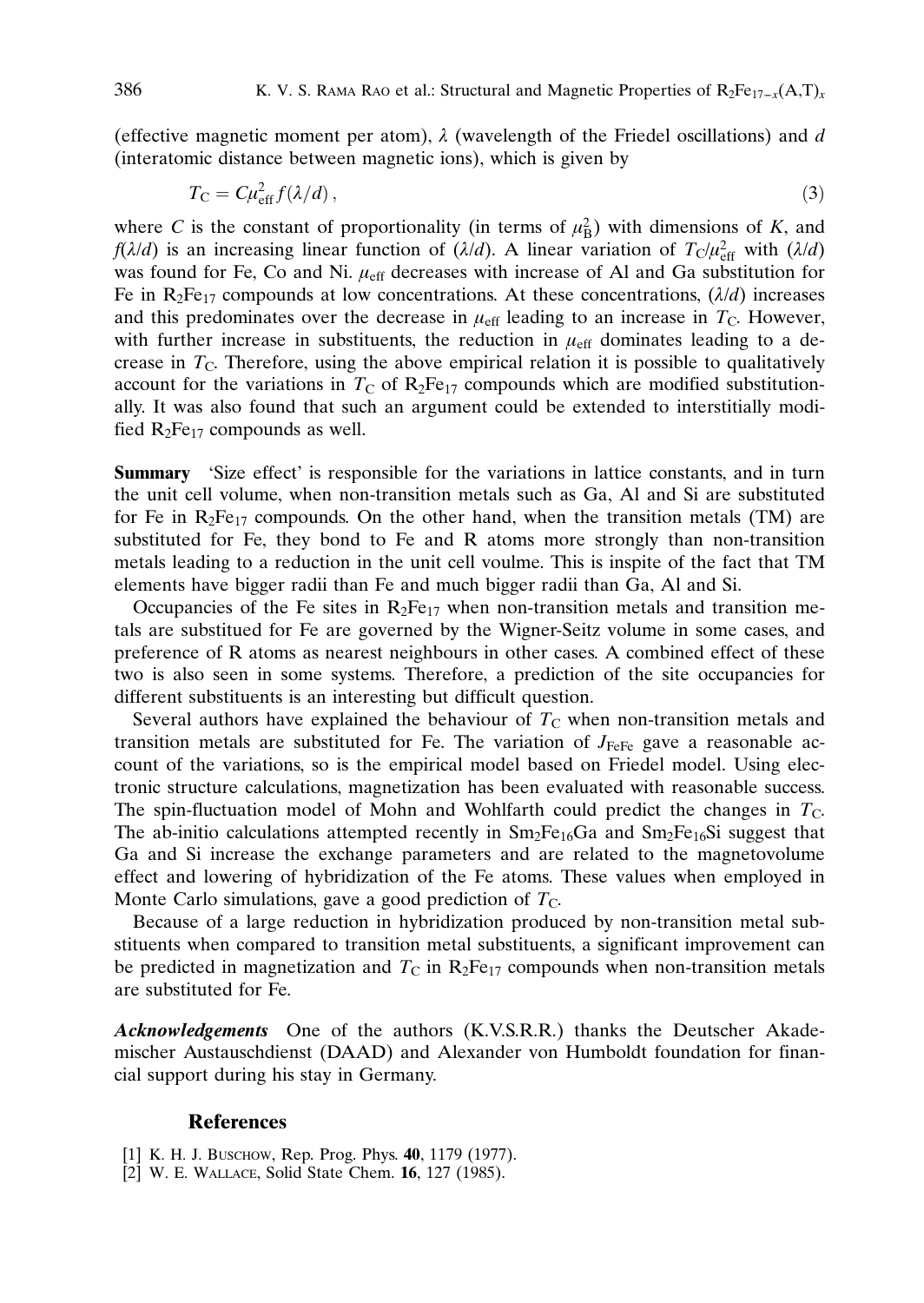- [3] K. KUMAR, J. Appl. Phys. 63, R13 (1988).
- [4] K. H. J. Buschow, Rep. Prog. Phys. **54**, 1123 (1991).
- [5] K. H. J. Buschow, in: Supermagnets, Hard Magnetic Materials, Eds. G. J. Long and F. Grandjean, Kluwer Acad. Publ., Dordrecht/Amsterdam 1991 (p. 49)
- [6] G. Givord and R. Lemaire, IEEE Trans. Magn. 10, 109 (1974).
- [7] M. Valeanu, N. Plugaru, and E. Burzo, Solid State Commun. 89, 519 (1994).
- [8] J. M. D. Coey and H. Sun, J. Magn. Magn. Mater. **87**, L251 (1990).
- [9] X. P. Zhong, R. J. Radwanski, F. R. de Boer, T. H. Jacobs, and K. H. J. Buschow, J. Magn. Magn. Mater. 86, 333 (1990).
- [10] K. H. J. Buschow, R. Coehoorn, D. B. de Mooji. K. de Waard, and T. H. Jacobs, J. Magn. Magn. Mater. 92, L35 (1990).
- [11] K. V. S. Rama Rao, G. Markandeyulu, K. G. Suresh, V. R. Shah, U. V. Varadaraju, M. Venkatesan, M. Q. Huang, K. Sirisha, M. E. McHnery, and V. G. Harris, Bull. Mater. Sci. 22, 509 (1999).
- [12] K. H. J. Buschow and J. S. van Wieringen, phys. stat. sol. **42**, 231 (1970).
- [13] R. LEMAIRE, Cobalt 33, 201 (1966).
- [14] R. B. HELMHOLDT and K. H. J. BUSCHOW, J. Less-Common Met. **155**, 15 (1989).
- [15] Y. C. Yang, X. D. Zhang, L. S. Kong, Q. Plan, J. L. Yang, Y. F. Ding, B. S. Zhang, C. T. Ye, and L. Jin, J. Appl. Phys. 70, 6018 (1991).
- [16] Z. Hu, W. B. Yelon, S. Mishra, G. J. Long, O. A. Pringle, D. P. Middleton, K. H. J. Buschow, and F. Grandjean, J. Appl. Phys. 76, 443 (1994).
- [17] Bao-gen Shen, Zhao-hua Cheng, Hua-Yang Gong, Bing Liang, Qi-wei Yan, and We-shan Zhan, Solid State Commun. 95, 813 (1995).
- [18] ZHI-YOU ZHANG and QI-WEI YAN, Solid State Commun. 94, 931 (1995).
- [19] K. G. SURESH and K. V. S. RAMA RAO, IEEE Trans. Magn. 31, 3722 (1995).
- [20] M. Venkatesan, K. V. S. Rama Rao, and U. V. Varadaraju, Physica B 291, 159 (2000).
- [21] Bao-gen Shen, Zhao-hua Cheng, Fang-wei Wang, Qi-wei Yan, Hong Tang, Bing Liang, Shaoying Zhang, F. R. de Boer, K. H. J. Buschow, and S. Ridwan, J. Appl. Phys. 83, 5945 (1998).
- [22] Bao-gen Shen, Zhao-hua Cheng, Hua-yang Gong, Bing Liang, Qi-wei Yan, Fang-wei Wang, Jun-xian Zhang, Shao-ying Zhang, and Hui-qun Guo, J. Alloys Compd. 226, 51 (1995).
- [23] H. Luo, Z. Hu, W. B. Yelon, S. R. Mishra, G. J. Long, O. A. Pringle, D. P. Middleton, and K. H. J. Buschow, J. Appl. Phys. 79, 6318 (1996).
- [24] G. J. Long, S. R. Mishra, O. A. Pingle, Z. Hu, W. B. Yelon, F. Grandjean, D. P. Middleton, and K. H. J. Buschow, J. Magn. Magn. Mater. 176, 217 (1997).
- [25] E. Girt, Z. Altounian, I. P. Swainson, Kannan M. Krishnan, and G. Thomas, J. Appl. Phys. 85, 4669 (1999).
- [26] E. Girt, M. Guillot, I. P. Swainson, Kannan M Krishnan, Z. Altounian, and G. Thomas, J. Appl. Phys. 87, 5323 (2000).
- [27] G. K. Manrasinghe, S. Mishra, O. A. Pringle, Gary J. Long, Z. Hu, W. B. Yelon, F. Grandjean, D. P. Middleton, and K. H. J. Buschow, J. Appl. Phys. 76, 6731 (1994).
- [28] W. B. YELON, H. LUO, M. CHEN, W. C. CHANG, and S. H. TSAI, J. Appl. Phys. 83, 6914 (1998).
- [29] S. R. Mishra, Gary J. Long, O. A. Pringle, D. P. Middleton, Z. Hu, W. B. Yelon, F. Grandjean, and K. H. J. Buschow, J. Appl. Phys. 79, 3145 (1996).
- [30] G. J. Long, G. K. Marasinghe, S. Mishra, O. A. Pringle, D. P. Middleton, K. H. J. Buschow, and F. Grandjean, J. Appl. Phys. 76, 5383 (1994).
- [31] K. G. SURESH and K. V. S. RAMA RAO, J. Appl. Phys. 79, 345 (1996).
- [32] D. P. Middleton, S. R. Mishra, Gary J. Long, O. A. Pringle, F. Grandjean, and K. H. J. Buschow, J. Appl. Phys. 78, 5568 (1995).
- [33] Bao-gen Shen, Hua-yang Gong, Bing Liang, Zhao-hua Cheng, and Jun-xian Zhang, J. Alloys Compd. 229, 257 (1995).
- [34] P. C. Ezekwenna, G. K. Marasinghe, W. J. James, O. A. Pringle, H. Luo, Z. Hu, W. B. Yelon, and Ph. I'Heritier, J. Appl. Phys. 81, 4533 (1997).
- [35] Yin-gang Wang, Fumin Yang, Changpin Chen, N. Tang, Pinghua Lin, Hongqi Xiong, and Qi-DON WANG, J. Magn. Magn. Mater. 185, 339 (1998).
- [36] W. B. Yelon, Z. Hu, W. J. James, and G. K. Marasinghe, J. Appl. Phys. 79, 5939 (1996).
- [37] H. Luo, Z. Hu, M. Chen, W. B. Yelon, G. K. Marasinghe, P. C. Ezekwenna, W. J. James, W. C. CHANG, and S. H. TsAI, J. Appl. Phys. 81, 4542 (1997).